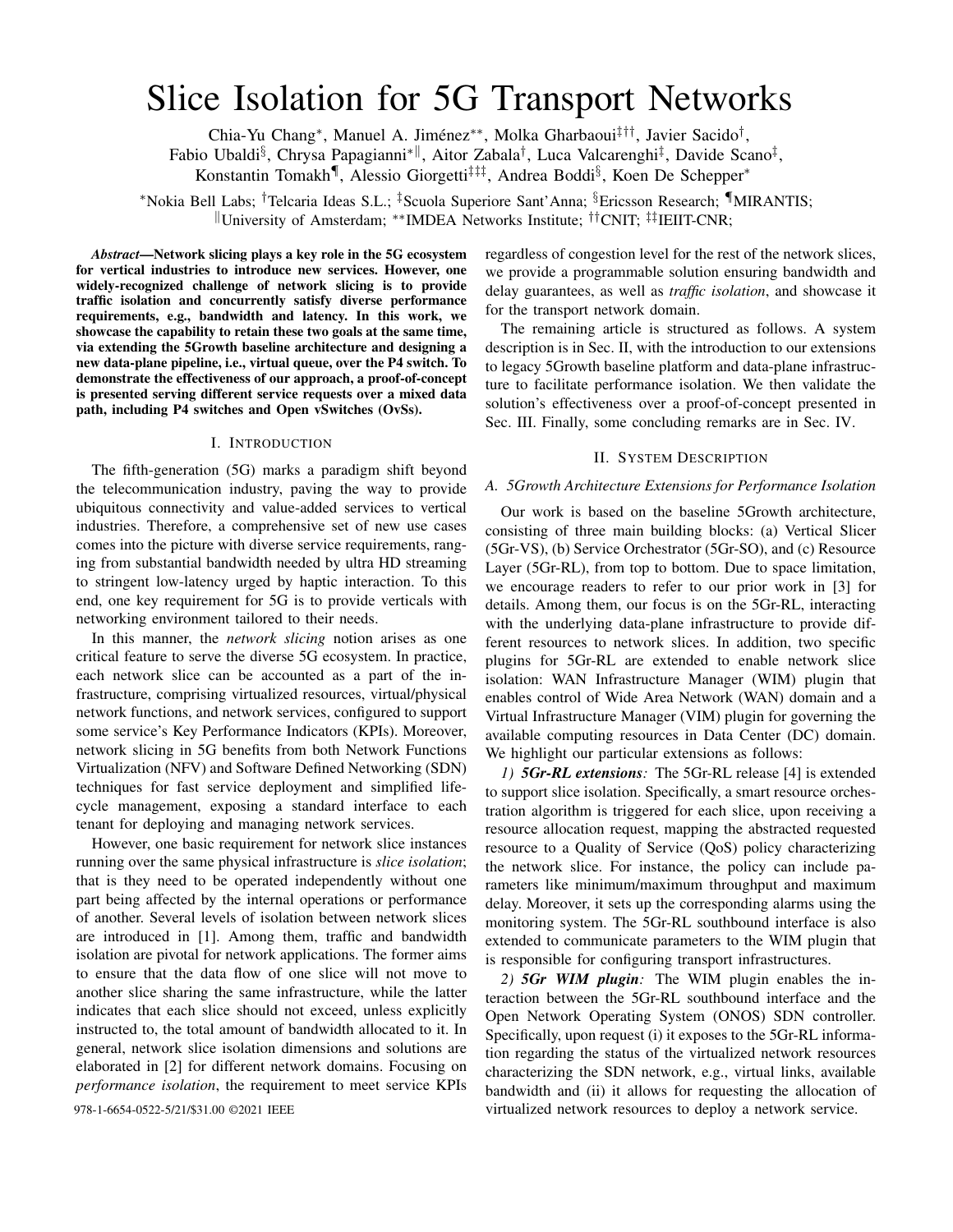

Our extension to WIM plugin [5] allows to handle the requests that aim to set up network slices with specific QoS characteristics and also to enforce the performance isolation. Therefore, new parameters characterizing the slices are added, such as maximum/minimum bandwidth, maximum burst size, and Active Queue Management (AQM) parameters for delay guarantee, etc. After parameter extraction from the request, the WIN plugin interacts with the SDN controller to set up the slice and enforce QoS guarantees.

*3) 5Gr VIM plugin:* The 5Gr-RL manages the VIM resources (e.g., computing and communication resources) through the VIM plugin. Particularly, when Kubernetes is used as the VIM, the corresponding Kubernetes plugin is utilized for the 5Gr-RL. The VIM plugin first receives the 5Gr-RL's compute resource creation requests, translates it, and then sends it to Kubernetes to create pods inside the Kubernetes cluster. Note that the initial version of the Kubernetes plugin does not support VLAN-based networks, while different Container Network Interfaces (CNI) must be used by Kubernetes to support different network technologies. Hence, Multus [6] CNI is used to connect the pods to the transport network's external WIM. Multus is a CNI plugin for Kubernetes that enables attaching multiple network interfaces to pods, and it can create a VLAN-based network that connects a physical port to the pod. Thus, the VIM plugin is extended accordingly to provide the interface for managing the Multus CNI.

## *B. Infrastructure Extensions for Performance Isolation*

To support the performance isolation, several extensions are realized in both control-plane (ONOS SDN controller) and data-plane (Open vSwitch [OvS] and P4 switch).

Firstly, to enforce *traffic isolation*, we employ the Virtual Private LAN Service (VPLS), deploying L2 multipoint-tomultipoint connections over the shared transport network. The *VPLS* native ONOS application is employed towards that end. In addition, to be cross-compatible with data-plane infrastructure beyond OvS, a re-engineering of the P4 dataplane is executed to be applicable for P4 switch.

To meet throughput and delay guarantees, we introduce the *virtual queues* in the P4 pipeline, as shown in Fig. 1. In short, a virtual queue models the sojourn time of the queue, as if the packets arrive at the real queue serving by a link with the capacity lower than the actual link capacity. Via using virtual



Fig. 2: System overview

queues to perform per-slice policing and leveraging P4's real queuing latency monitoring capability, we can meet the delay requirement of each slice. In contrast, basic traffic metering is used via the OpenFlow protocol over OvSs for bandwidth guarantee. Such meters can only manage bandwidth and burst limits by means of color codes (e.g., two rate Three Color Marker) when thresholds are exceeded.

In addition, we deploy ONOS to control and coordinate SDN protocols for both P4 switch and OvS. However, ONOS nowadays only provides traffic isolation across slices, without the capability of bandwidth and delay guarantees. Therefore, we introduce the *QoSlicing* as an application managing both meters and virtual queues across slices and exposing a unified interface towards the upper layers. Such application utilizes the developed *P4-pipeconf* application as the interpreter to interact with underlying P4 pipeline, e.g., to obtain virtual queues' parameters. Finally, as shown in Fig. 2, the performanceisolated network slices are exposed to verticals across Points of Presences (PoPs), leveraging the ONOS SDN controller (with three aforesaid applications) in WAN domain, Kubernetns cluster in DC domain, and 5Gr-RL with two plugins.

## III. PROOF-OF-CONCEPT

In the demonstration, we investigate four traffic metrics with regards to evaluating the performance of network slices. First is the end-to-end latency by measuring the round-trip time between two end-points, and the second is the applicationlayer throughput by counting successfully received data payload. Moreover, to capture the latency in the data-plane infrastructure, we also measure two types of delay: virtual delay and real delay. The former is the latency encountered in the virtual queue (cf. Fig. 1), and the latter is the experienced delay of the actual physical queue in the pipeline. Note that these two types of delay show their importance under different conditions. A non-zero real delay represents that the physical queue is built up, while the virtual delay can limit throughput when link capacity is not saturated.